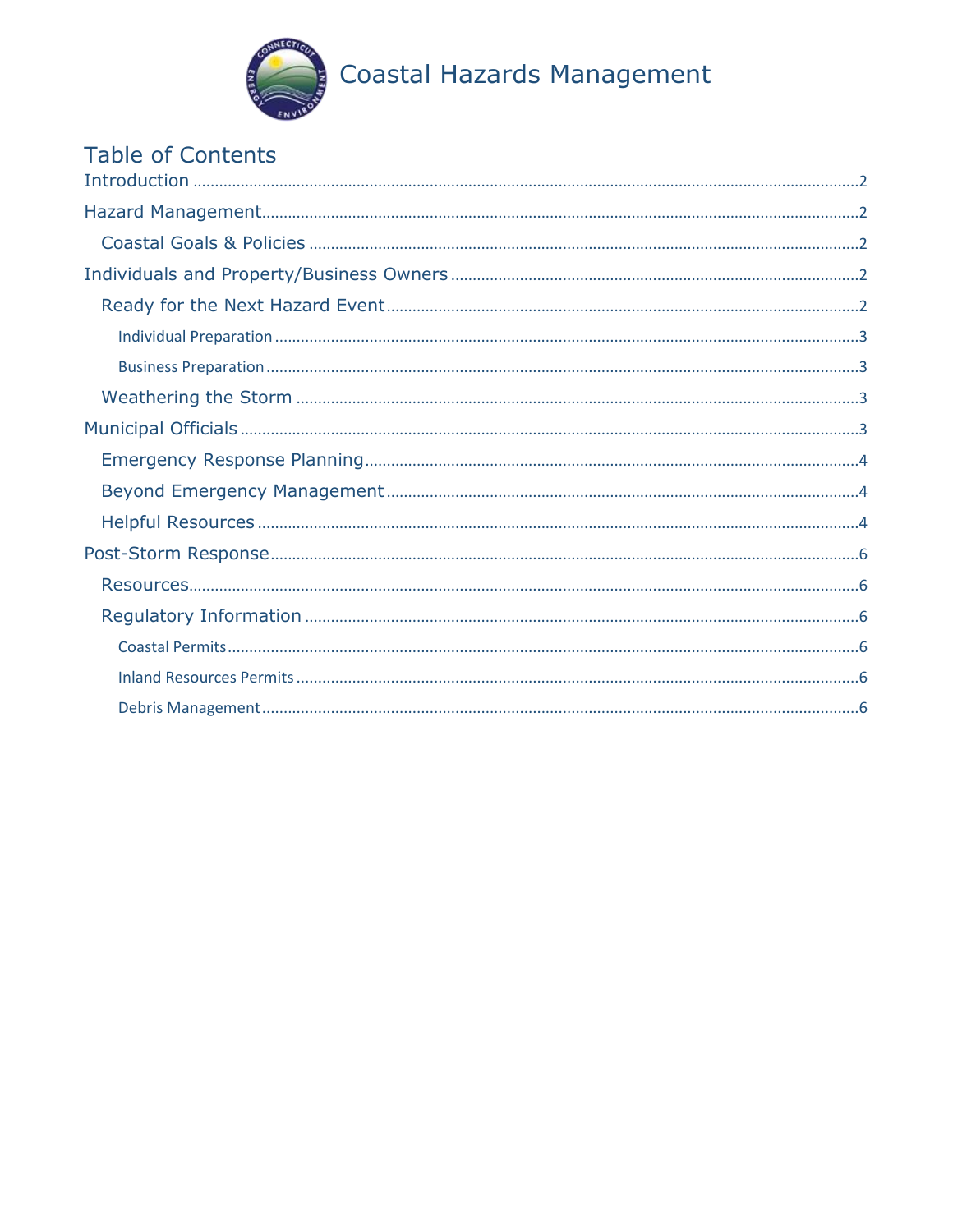

# <span id="page-1-0"></span>**Introduction**

There are many things that communities as well as individuals or property and business owners can do to help manage coastal hazards. The sections listed below address immediate and short term actions or issues, and where appropriate, longer term actions or strategies. Also included are numerous links to examples, ideas, and samples that may be useful to the process.

# <span id="page-1-1"></span>Hazard Management

Connecticut's Coastal Management Act ([CCMA](https://www.cga.ct.gov/current/pub/chap_444.htm)) is an essential tool that helps plan for and avoid damage to life and property resulting from major coastal storm events, as well as reducing public cost in protecting future development. The CCMA encourages pro-active planning, rather than solely focusing on cleaning up the post-disaster aftermath.

## <span id="page-1-2"></span>Coastal Goals & Policies

[CCMA Legislative Goals and Policies](https://www.cga.ct.gov/current/pub/chap_444.htm#sec_22a-92) prescribe that:

- Residential structures be located out of [V-zones](https://www.fema.gov/zone-v) (the flood hazard area where high-velocity  $\bullet$ waves compound coastal flooding impacts) if a reasonable alternative location exists;
- Dunes be preserved so they can protect whatever is located behind them;
- Barrier beaches be preserved and protected so they can freely migrate landward without stranding coastal structures;
- Coastal homes are set back from the coastal jurisdiction line as far as possible (and not built out over the water) to eliminate the need to build a new seawall;
- Coastal septic systems be properly designed and located so they don't break out of the ground during flooding events, and that material contained in the septic system doesn't leave the system and mix with flood waters;
- Conversions of summer vacation homes to year-round residences be avoided in order to reduce the density of the coastal population during severe winter storms;
- Existing population density in coastal flood hazards areas is not increased during renovations by adding more bedrooms to existing homes;
- Hotels, assisted living facilities, and other residential-type uses that house vulnerable populations or visitors unfamiliar with the area (both of which need evacuation assistance) be avoided in coastal hazard areas; and
- Development in coastal flood hazard areas provide detailed evacuation plans, ensuring that  $\bullet$ evacuation routes themselves are not subject to severe flooding during storm events.

Of course, no one expects owners to allow their properties to fall into the sea. Many nonstructural options may be available, and coastal management standards do allow for the authorized repair of existing structures and construction of the measures necessary to protect existing homes. However, a new bulkhead or seawall designed to expand a backyard is counter to CCMA policies and, therefore, unlikely to be permitted. Connecticut law has long recognized that natural coastal processes change property boundaries. Accordingly, a property owner is not automatically entitled to build protective structures simply to expand or preserve a boundary.

For additional information concerning flood and erosion control structures, See the Battling Erosion section of the Coastal Hazards [Primers](https://portal.ct.gov/-/media/DEEP/coastal-resources/coastal_management/coastal_hazards/CH_Primers.pdf?la=en) information and the Shoreline Flood and Erosion Control Structures [Fact Sheet](https://portal.ct.gov/-/media/DEEP/coastal-resources/coastal_management_manual/manualsection308pdf.pdf?la=en) within the Connecticut Coastal Management Manual.

# <span id="page-1-3"></span>Individuals and Property/Business Owners

### <span id="page-1-4"></span>Ready for the Next Hazard Event

The following sections provide useful guidance to assist you in being hazard-ready. Some activities are one-time items, while others may require revisiting over time.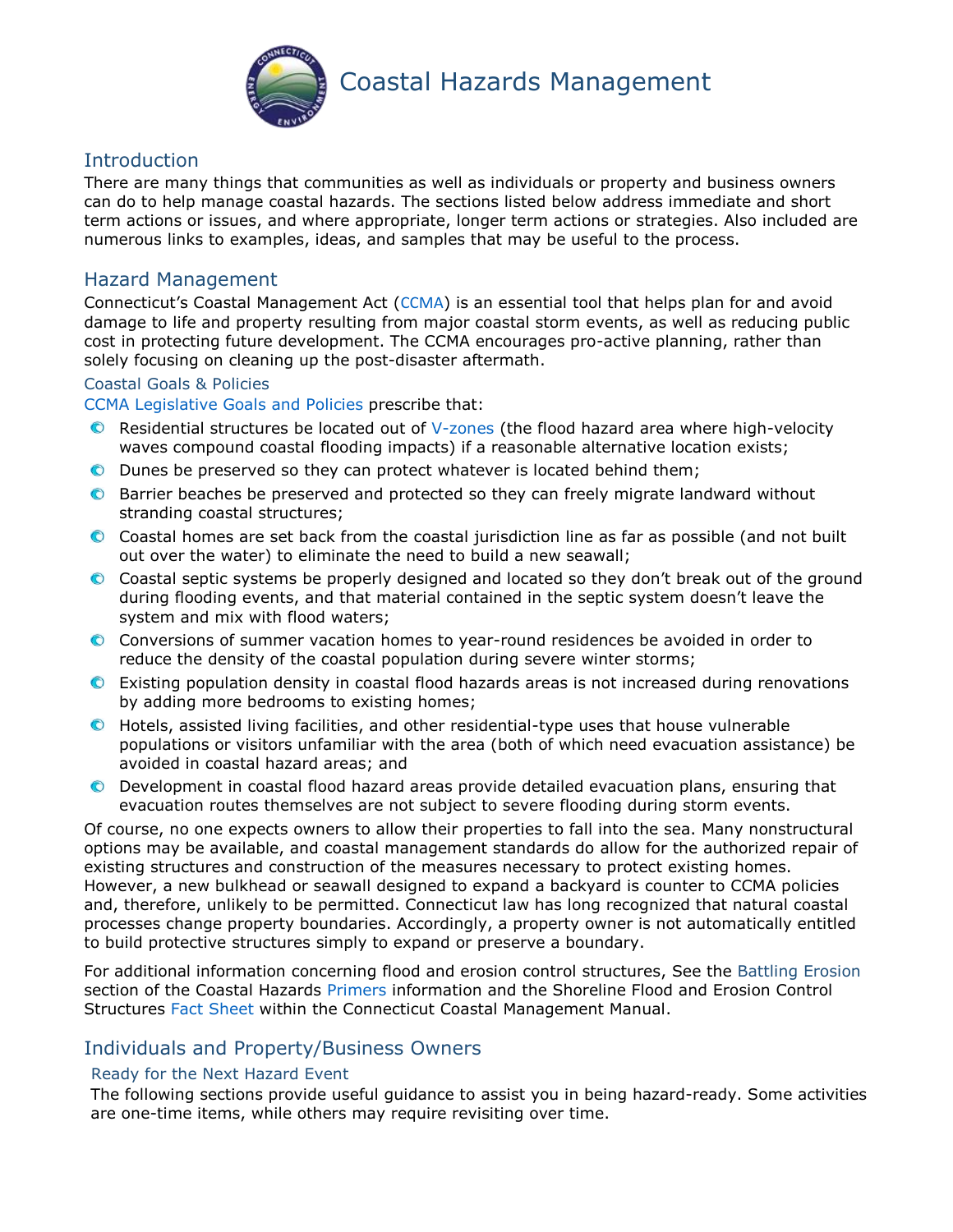## <span id="page-2-0"></span>Individual Preparation

- $\checkmark$  Keep you and your family safe. Familiarize yourself with your town's natural disaster plan or emergency operations plan. Knowing the "big picture" can assist you, such as knowing where the nearest shelters are or which routes are designated as evacuation routes. Then make sure that you and your family have your own Emergency Plan and Emergency Supply Kit as recommended by the [Connecticut Guide to Emergency Preparedness](https://portal.ct.gov/-/media/Departments-and-Agencies/DPH/dph/communications/preparedness/EmerPrepGuideFinalpdf.pdf?la=en)
- $\checkmark$  Also visit the FEMA [Ready](https://www.ready.gov/) website for information on personal emergency strategies. You can also download the [CTPrepares](https://portal.ct.gov/CTPrepares/Stay-Informed) Mobile App to receive real-time emergency notifications and public safety messages.

## *Property Preparation*

- $\Rightarrow$  Keep your property safe. Flooding is a significant risk to Connecticut's coastal property owners, so you should understand your risk. Enter your address at the FEMA Flood Map [Service Center](https://msc.fema.gov/portal/search) to see if your property is in a flood zone. Most homeowner insurance policies DO NOT cover flooding, so you may want to consider purchasing flood insurance through the [National Flood Insurance Program](https://www.floodsmart.gov/why/why-buy-flood-insurance) if you haven't already.
- $\Rightarrow$  The Connecticut Insurance Department's [Be Prepared](https://portal.ct.gov/CID/Natural-Catastrophe-Information/Be-Prepared) page offers numerous resources that address the risks of storm hazards.
- $\Rightarrow$  Here are a few more resources for information and guidance to protecting property on the shoreline:
	- Federal Alliance for Safe Homes [\(FLASH\)](http://www.flash.org/): a nongovernmental organization dedicated to promoting disaster safety and property loss mitigation.
	- [DisasterSafety.org](https://disastersafety.org/) features projects to help home and business owners protect their property from damage caused by natural disasters. This site is a product of the Insurance Institute for Business & Home Safety (IBHS).

## <span id="page-2-1"></span>Business Preparation

The Ready $\checkmark$  [Business](https://www.ready.gov/business) site is a useful source of information specifically designed for business. It provides practical steps and easy-to-use templates to help you plan for your company's future. The recommendations reflect the Emergency Preparedness and Business Continuity Standard (NFPA 1600) developed by the National Fire Protection Association and endorsed by the American National Standards Institute and the Department of Homeland Security. It also provides useful links to resources providing more detailed business continuity and disaster preparedness information. Ready $\checkmark$  [Business](https://www.ready.gov/business) includes resources and strategies to help owners address continuity of operations, involve and assist employees, and protect investments.

# <span id="page-2-2"></span>Weathering the Storm

Regardless of whether you are an individual property owner or a business owner, these commonsense approaches can help you to stay safe during a hazard event:

- 1. Remain calm, and don't panic;
- 2. Follow the advice of state and local emergency official;
- 3. Implement your Personal Emergency Plan;
- 4. Gather your Emergency Supply Kit;
- 5. If told to evacuate, do it! Evacuations are not called for lightly and are done with careful consideration of a number of factors. Remaining in place during an evacuation can place extra burden on emergency officials whose capacities may be limited or are required elsewhere;
- 6. Monitor official emergency alert notifications. In Connecticut, these can include (but are not limited to) the Emergency Alert Systems [\(EAS\)](https://www.ct.gov/ctalert/cwp/view.asp?a=3875&q=458434), the Division of Emergency Management and Homeland Security [\(DEMHS\)](https://portal.ct.gov/DEMHS/Emergency-Management/Resources-For-Individuals/Staying-Informed), the Department of Public Health [\(DPH\)](https://portal.ct.gov/DPH/Public-Health-Preparedness/Main-Page/Natural-Disasters), the National Weather Service [\(NWS\)](https://alerts.weather.gov/cap/ct.php?x=1), or [NOAA Weather Radio.](https://www.nws.noaa.gov/nwr/)

# <span id="page-2-3"></span>Municipal Officials

Responsible land use and floodplain management is one of the best ways to make your community ready for coastal hazards. Smart, safe development in areas prone to flooding, erosion, and high winds saves lives and money by mitigating damages and making response and recovery safer and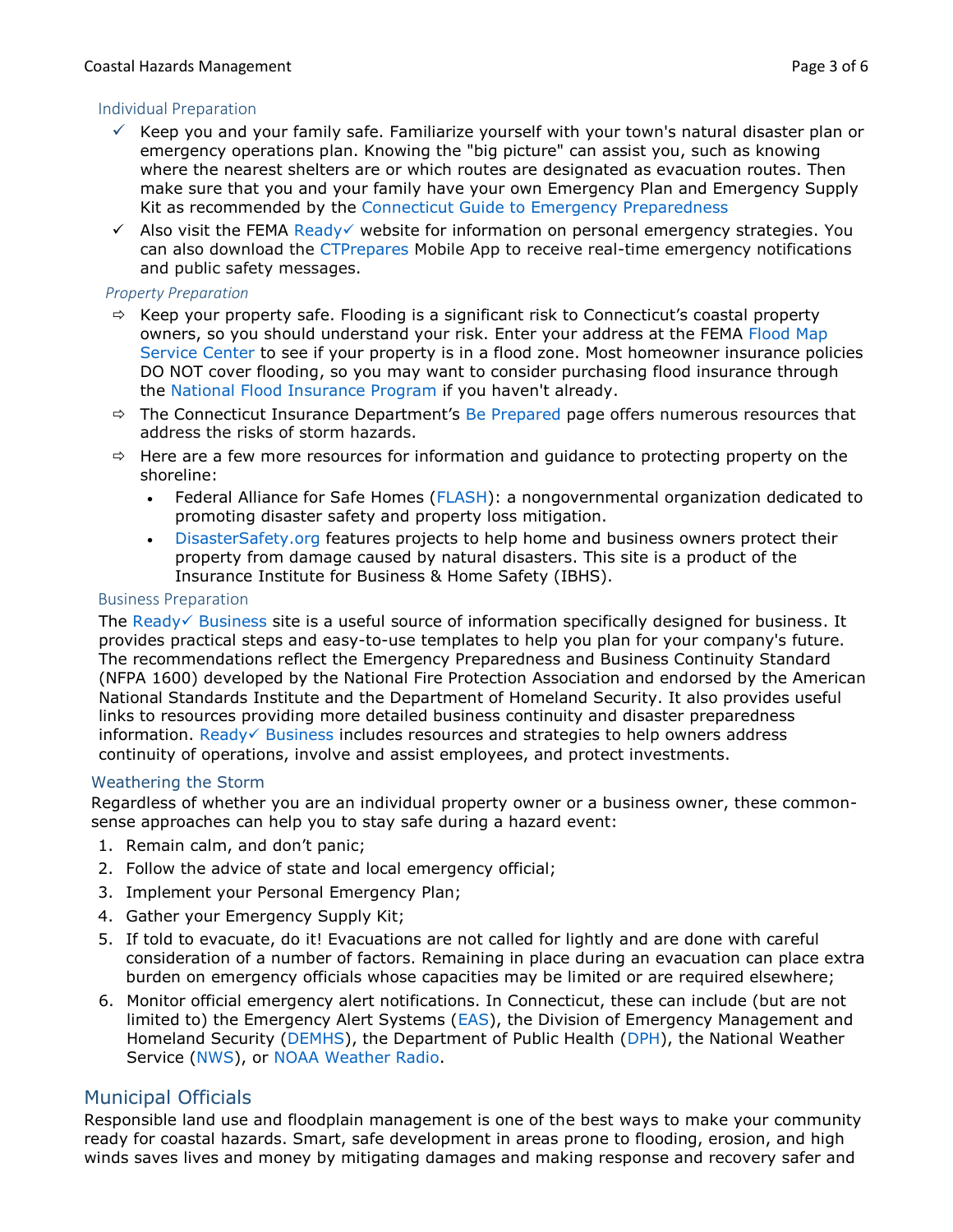less costly. Examine how your community manages land and infrastructure; explore ways to minimize exposure to hazards and mitigate damage from storms; and define and implement adaptation strategies to build coastal resilience.

## <span id="page-3-0"></span>Emergency Response Planning

Every community should have an Emergency Operations Plan (EOP) in place to be ready for immediate threats and future storm events. According to FEMA's [Strategic and Operational](https://www.fema.gov/plan)  [Planning,](https://www.fema.gov/plan) an EOP:

- Assigns responsibility to organizations and individuals for carrying out specific actions at projected times and places in an emergency that exceeds the capability or routine responsibility of any one agency.
- Sets lines of authority and organizational relationships, and shows how all actions will be coordinated.
- Describes how people and property will be protected in emergencies and disasters.
- Identifies personnel, equipment, facilities, supplies, and other resources available--within the jurisdiction or by agreement with other jurisdictions--for use during response and recovery operations.
- Identifies steps to address mitigation during response and recovery activities.
- Cites its legal basis, states its objectives, and acknowledges assumptions.

If you don't have an EOP, the DEMHS [Planning for All Hazards](https://portal.ct.gov/DEMHS/Emergency-Management/Resources-For-Officials/Planning-For-All-Hazards) site provides several local and regional planning resources, including a [Local EOP Template.](https://portal.ct.gov/DEMHS/Emergency-Management/Resources-For-Officials/Planning-For-All-Hazards/LEOP/Local-Emergency-Operations-Plan-Resources) Additional planning tools developed specifically for coastal planning needs and issues can be found in the Association of State Floodplain Managers [Coastal No Adverse Impact Handbook.](https://www.floods.org/index.asp?menuid=340)

Communities that already have an EOP in place should consider updating it on a regular basis. An EOP should be considered a "living document" that evolves to reflect the level of risks and types of emergencies. Remember, even if the type of hazard doesn't radically change (e.g., coastal storm frequencies or intensities), the risk it represents might (e.g., if more people and property are concentrated in flood prone areas).

Once your community has an EOP, make it available and consider educating your community about the types of coastal hazards they face and the risks they pose. The [Massachusetts StormSmart](https://www.mass.gov/stormsmart-coasts-program)  [Coasts](https://www.mass.gov/stormsmart-coasts-program) website has ideas and resources for training, outreach, and education materials.

As EOPs are reviewed and updated, consider conducting drills. These may be formal activities involving a live scenario and many personnel, or they can be "table-top" exercises with top-level officials working through a hypothetical scenario to ensure that the response is reasonable and workable.

### <span id="page-3-1"></span>Beyond Emergency Management

While an EOP is important, it is not the only piece of planning required. According to the FEMA [Guide for All-Hazard Emergency Operations Planning,](https://www.fema.gov/pdf/plan/slg101.pdf) an EOP is not an appropriate vehicle for all aspects of emergency management. Rather, communities should also have:

- *Administrative plans*: to describe basic governmental policies and procedures.
- *Mitigation plans*: to address how communities can mitigate hazards. These are relevant to EOPs particularly in short-term recovery decision-making.
- *Preparedness plans*: that cover maintaining existing emergency management capability; preventing emergency management capabilities from falling victim to emergencies; and, if possible, augmenting emergency management capability.
- *Recovery plans*: Typically EOPs do not address recovery beyond rapid measures to ensure immediate life support. Beyond that lies long-term recovery. Here emergency management planning can intersect community development planning of other agencies.

# <span id="page-3-2"></span>Helpful Resources

The following tools and information is provided to assist in all phases of community hazard management.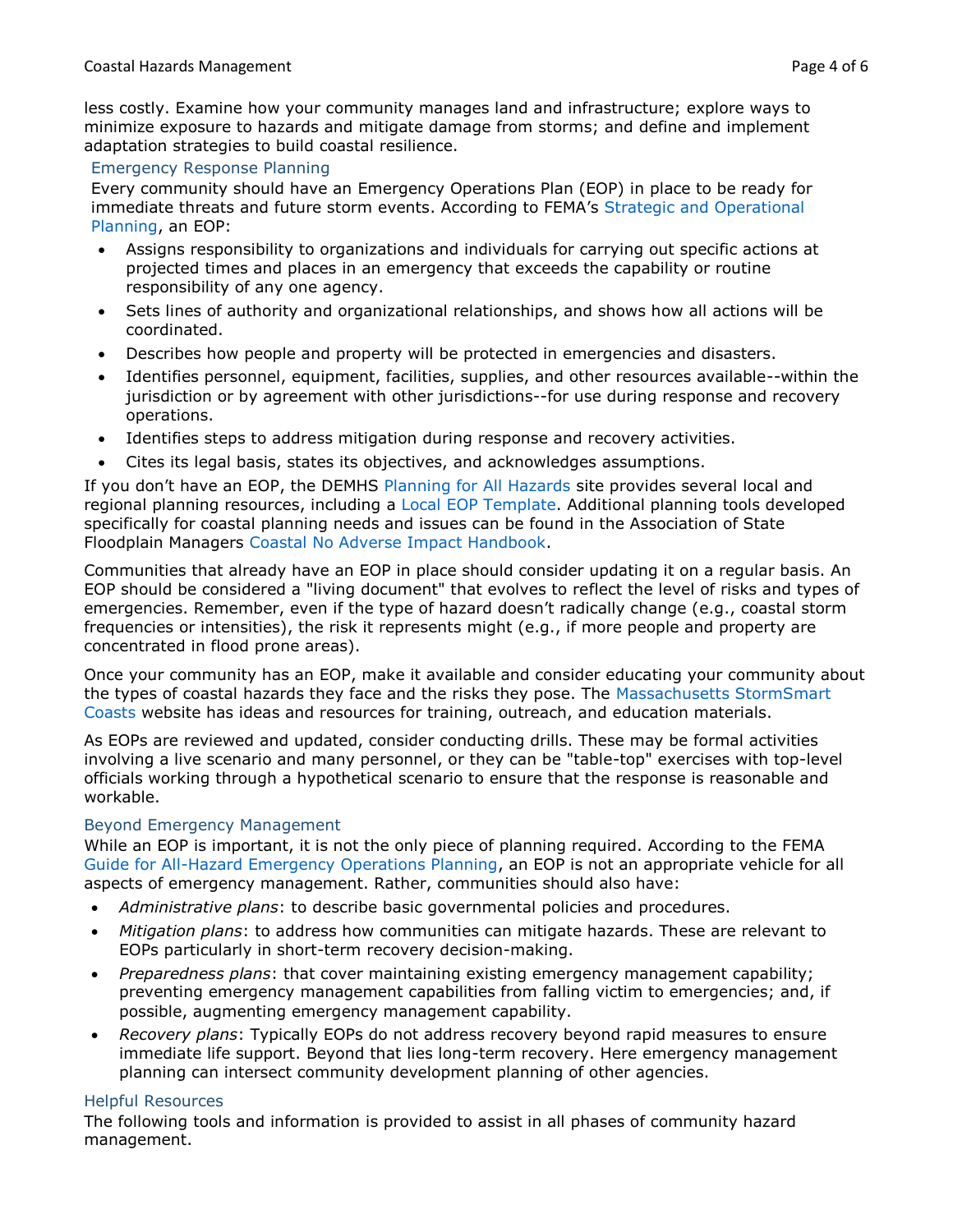- [Guidance on P.A. 12-101,](https://portal.ct.gov/-/media/DEEP/coastal-resources/coastal_management/PA12-101Guidance.pdf?la=en) An Act Concerning the Coastal Management Act and Shoreline Flood and Erosion Control Structures, describes initiatives to address sea level rise and revisions to regulatory procedures applicable to shoreline protection.
- $\ddot{\phantom{1}}$  DEMHS provides [resources and tools](https://portal.ct.gov/DEMHS/Emergency-Management/Resources-For-Officials/Planning-For-All-Hazards) on how to safely weather hurricanes and other natural disasters.
- The [StormSmart Connect](http://stormsmart.org/) site connects a network of coastal hazard decision makers.
- The [StormSmart Coasts Network](https://www.cakex.org/tools/stormsmart-coasts-network) is a resource for coastal decision makers looking for the latest and best information on how to protect their communities from weather and climate hazards.
- Enroll your community in the National Flood Insurance Program (NFIP) [Community Rating](https://www.fema.gov/national-flood-insurance-program-community-rating-system)  [System](https://www.fema.gov/national-flood-insurance-program-community-rating-system) which can reduce flood insurance costs in your community in exchange for certain floodplain management policies and activities. Due to programs already in place (e.g., the Dam Safety Program) all Connecticut towns qualify for a 5% discount.
- $\text{I}$  FEMA grant programs provide funds to assist communities with addressing hazard events:
	- *[Hazard Mitigation Grants](https://www.fema.gov/hazard-mitigation-grant-program)*: Provides grants to implement long-term hazard mitigation measures after a major disaster declaration.
	- *[Pre-Disaster Mitigation](https://www.fema.gov/pre-disaster-mitigation-grant-program)*: Provides funds for hazard mitigation planning and implementing mitigation projects prior to a disaster.
	- *[Flood Mitigation Assistance](https://www.fema.gov/flood-mitigation-assistance-grant-program)*: Provides funding to reduce or eliminate the long-term risk of flood damage to buildings, manufactured homes, and other HFIP insurable structures.
	- *[Repetitive Flood Claims](https://www.fema.gov/repetitive-flood-claims-program)*: Provides funds to reduce/eliminate the long-term risk of damage to NFIP insured structures with one or more flood damage claims, which cannot meet the requirements of the Flood Mitigation Assistance for either cost share or capacity to manage activities.
	- *[Severe Repetitive Loss](https://www.fema.gov/media-library/resources-documents/collections/14)*: Provides support to reduce or eliminate the long-term risk of flood  $\triangle$ damage to residential properties insured under the NFIP that meet the definition of severe repetitive loss and to reduce losses to the National Flood Insurance Fund (NFIF).
- **The DEMHS [Strategic Planning and Community Preparedness](https://portal.ct.gov/DEMHS/Emergency-Management/Resources-For-Officials/Community-Preparedness) site provides links to both federal** and state grant programs.
- **The American Planning Association (APA) [Hazards Planning Center](https://www.planning.org/nationalcenters/hazards/) provides a wealth of** resources to support the development of resilient communities that can minimize losses and efficiently recover from disasters.
- The Association of State Floodplain Managers [NAI-No Adverse Impact Floodplain Management](https://www.floods.org/index.asp?menuID=460) site provides a set of legally defensible floodplain policies and regulations that encourage communities to go beyond the minimum standards of the NFIP. The [Coastal NAI Handbook](https://www.floods.org/NoAdverseImpact/CNAI_Handbook/CNAI_Handbook.pdf) is a resource for communities to implement these concepts. Also included are case studies and documents that investigate legal and liability issues.
- $\ddot{\phantom{1}}$  The Nature Conservancy has developed a [Coastal Resilience](https://coastalresilience.org/) toolkit to provide communities, planners, businesses, and officials with easy access to information on projected changes in sea level and coastal storm impacts in order to assist in coastal planning and management decisions.
- **4 NOAA [Digital Coast](https://coast.noaa.gov/digitalcoast) provides several hazard-related resources:** 
	- *[Adaptation Planning for Coastal Communities](https://coast.noaa.gov/digitalcoast/training/climate-adaptation.html)*: a training course that teaches foundations and practical skills for incorporating adaptation strategies into planning processes.
	- *[Coastal Inundation Toolkit](https://coast.noaa.gov/digitalcoast/training/coastal-inundation-toolkit.html)*: Developed to help communities understand and address coastal inundation. It provides the context and guidance for connecting resources in the Digital Coast to managers.
	- *[Coastal County Snapshots](https://coast.noaa.gov/digitalcoast/tools/snapshots)*: A tool that provides local officials with a quick look at a county's demographics, infrastructure, and environment within the flood zone.
	- *[Self-Guided Resources](https://coast.noaa.gov/digitalcoast/training/?filter=Self-Guided+Resources)*: provides a wealth of guidance for all types of coastal management challenges.